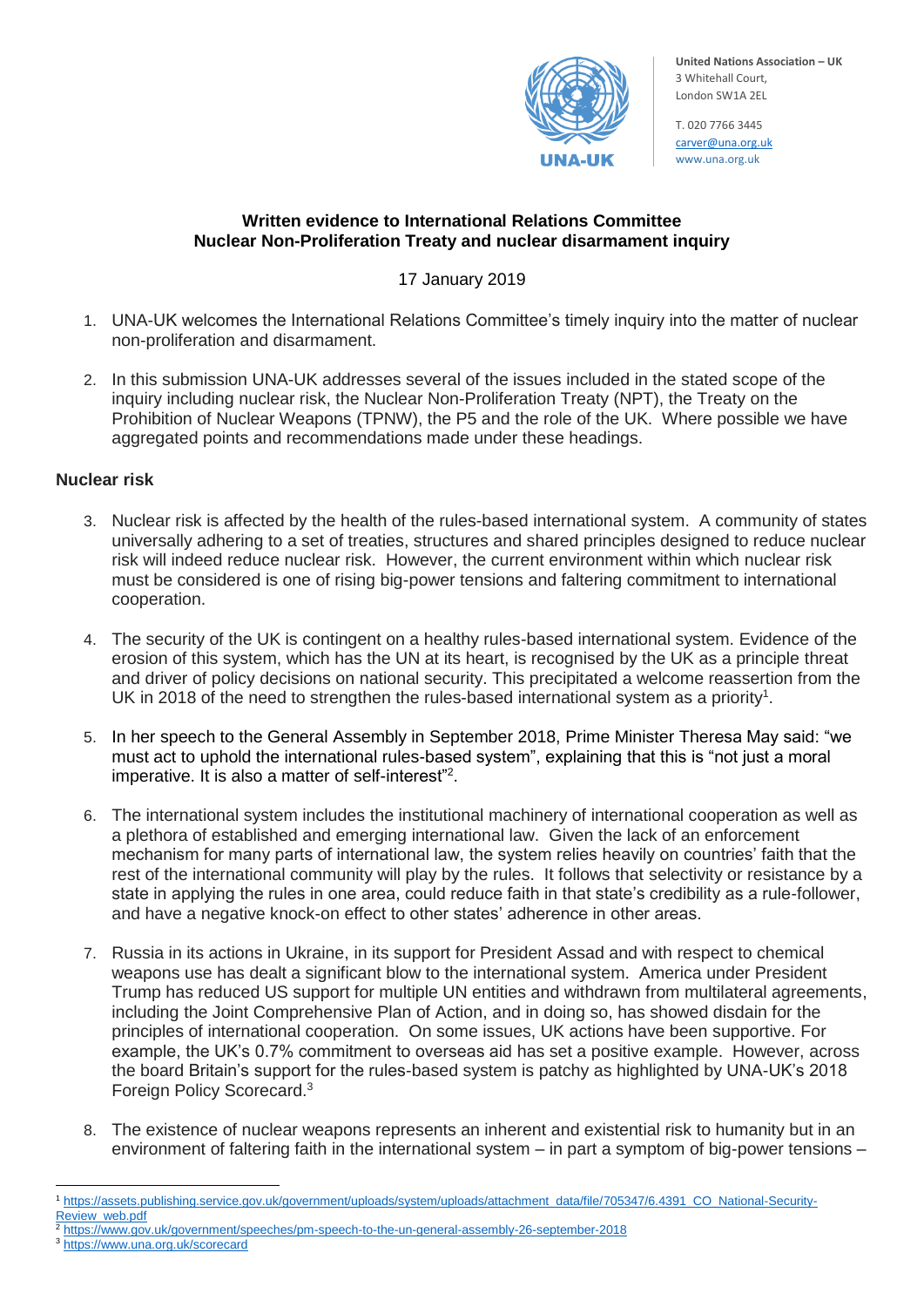that risk is increasing. UN analysis reinforces this and places primary responsibility for reducing this risk with those states armed with nuclear weapons. The UN's High Representative for Disarmament Affairs has noted that "The threat of the use – intentional or otherwise – of nuclear weapons is growing. This threat, which concerns all humanity, will remain for as long as nuclear weapons continue to exist in national arsenals"<sup>4</sup>

- 9. The UN Secretary-General has described efforts to achieve the total elimination of nuclear weapons as being "in extreme crisis" and puts the onus for remedying the situation squarely with the nuclear armed states, including the "N5"<sup>5</sup>: "The States that possess nuclear weapons have primary responsibility. They must prevent the use of nuclear weapons, reduce the danger of nuclear war, and lead efforts on non-proliferation and disarmament" <sup>6</sup>
- 10. This submission concentrates on the impact of Britain's policies and decisions on the health of the Treaty on the Non-Proliferation of Nuclear Weapons (NPT) – a treaty regarded by the UK as the "cornerstone" of the system of international rules on nuclear security<sup>7</sup>.

### **Interplay between the NPT and the TPNW**

- 11. The health of the NPT depends on the five recognised nuclear armed states (N5) Britain, China, France, Russia and USA - keeping their side of a bargain by making "good faith" attempts to negotiate and make progress towards a world without nuclear weapons. In return, the remaining 183 states agree not to pursue a nuclear weapons capability.
- 12. The widespread perception of deteriorating relations both within members of the N5 but also between the N5 and non-nuclear weapon states has exposed an important opportunity for the UK to improve relations and set a positive example across the three pillars of the NPT.
- 13. It has therefore been surprising and concerning to note the UK's approach towards an initiative led by non-nuclear weapons states designed to make progress on the core tenets of disarmament. The UK has failed to participate in a string of multilateral discussions on nuclear disarmament, including meetings and conferences mandated by the UN. This approach is irreconcilable with the UK's international obligation under Article 6 of the NPT which requires the UK to participate in negotiations on disarmament in "good faith". Non-participation in discussions attended by the vast majority of UN member states is also at odds with the 2010 outcome document of the NPT in which nuclear armed states agreed to "Consider the legitimate interest of non-nuclear-weapon States".<sup>8</sup>
- 14. Since the 2010 outcome document was agreed, the UK representatives have been absent at multiple initiatives and discussions on multilateral disarmament, including:
	- 2013 UN Open-Ended Working Group
	- 2013 conference on the humanitarian impact of nuclear weapons in Oslo
	- 2014 conference on the humanitarian impact of nuclear weapons in Nayarit
	- 2016 UN Open-Ended Working Group
- 15. The conferences in Oslo and Nayarit were part of an initiative examining into the humanitarian consequences of nuclear weapons. As a nuclear-armed state the UK has been able to conduct privileged research on this matter and has a moral responsibility as well as a legal responsibility under the NPT to participate in such conferences. By not doing so, the international community has not been able to benefit from UK analysis on significant questions relating to the humanitarian and environmental impact of nuclear weapons detonations.
	- *The Committee should call on the UK to publish (in unclassified format as appropriate) all research conducted by the UK on the humanitarian and environmental consequences of a nuclear detonation*

1

[http://www.europarl.europa.eu/meetdocs/2014\\_2019/documents/sede/dv/sede290115disarmamentactionplan\\_/sede290115disarmamentactionplan](http://www.europarl.europa.eu/meetdocs/2014_2019/documents/sede/dv/sede290115disarmamentactionplan_/sede290115disarmamentactionplan_en.pdf) [\\_en.pdf](http://www.europarl.europa.eu/meetdocs/2014_2019/documents/sede/dv/sede290115disarmamentactionplan_/sede290115disarmamentactionplan_en.pdf)

<sup>4</sup> [https://s3.amazonaws.com/unoda-web/wp-content/uploads/2018/04/USG-HR-Statement-to-Second-Session-of-the-Preparatory-Committee-in-](https://s3.amazonaws.com/unoda-web/wp-content/uploads/2018/04/USG-HR-Statement-to-Second-Session-of-the-Preparatory-Committee-in-Geneva2.pdf)[Geneva2.pdf](https://s3.amazonaws.com/unoda-web/wp-content/uploads/2018/04/USG-HR-Statement-to-Second-Session-of-the-Preparatory-Committee-in-Geneva2.pdf)

<sup>5</sup> See paragraph 26

<sup>6</sup> <https://www.una.org.uk/news/our-world-going-backwards-secretary-general-announces-agenda-disarmament-against-troubling>

<sup>&</sup>lt;sup>7</sup> <https://www.gov.uk/government/news/uk-statement-on-treaty-prohibiting-nuclear-weapons><br><sup>8</sup>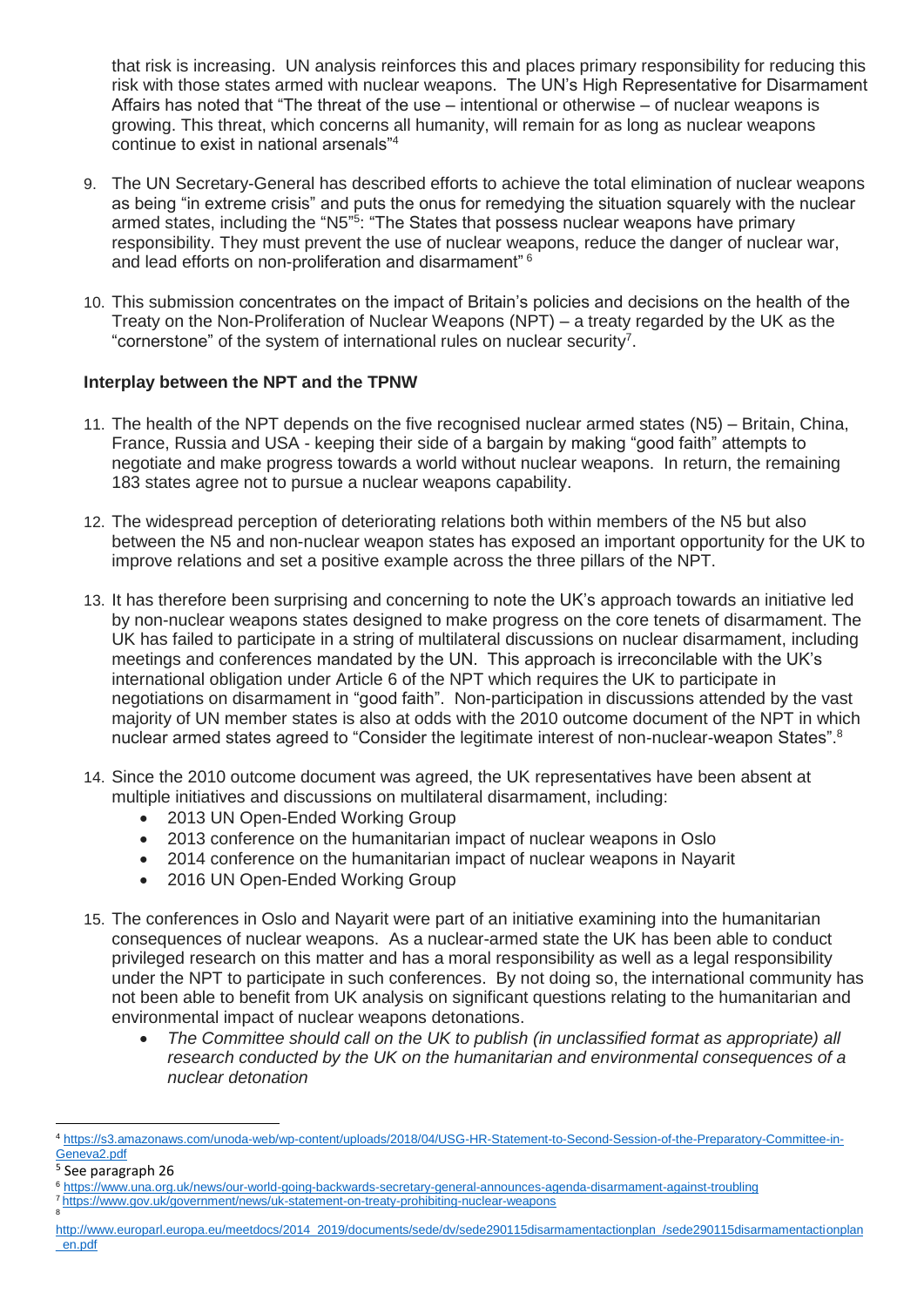- 16. Subsequently, the UK chose not to participate in the negotiations which created the TPNW, also known as the 'ban treaty', adopted at the UN in July 2017 with the support of 122 countries. Throughout the process, rather than participating in good faith to shape the outcome in line with UK interests, the UK dismissed the initiative from the outside, at times literally: in March 2017, the UK ambassador joined his US counterpart in protesting the initiative by standing outside the TPNW negotiating room while the Pope and Hiroshima survivors prepared to address delegates on the need for a world free of nuclear weapons.<sup>9</sup>
	- *The UK should commit to attending all multilateral meetings on nuclear disarmament. Objections to the substance of any such meeting should be made from within the room.*
- 17. Following the adoption of this Treaty, the UK, along with France and the US, issued a statement saying the ban treaty "will not enhance any country's security, nor international peace and security. It will do the exact opposite by creating even more divisions at a time when the world needs to remain united in the face of growing threats[…]risks undermining the existing international security architecture"<sup>10</sup>
- 18. The UK's labelling of the TPNW as a divisive initiative will itself serve to deepen divisions and make it harder to reach consensus agreements on nuclear security in other multilateral forums, such as the NPT. It demonstrates a blindness to the fact that the TPNW arose as a consequence of a perceived N5 failure to uphold their Article 6 commitments. Therefore, a continued dismissive approach to the ban treaty appears to be inconsistent with the UK's strategic objectives. Such an approach is also unequivocally at odds with UN guidance on the issue. A statement made by UN High Representative on Disarmament Affairs, speaking in UK Parliament in February 2018, implored the N5 to desist from attacking the TPNW, saying: "don't ignore it, don't attack it".<sup>11</sup>
	- *The UK should adopt a constructive approach towards the TPNW and acknowledge it as a legitimate part of the rules-based international system. Within this approach, the UK should:*
		- o *Announce the intention to attend any future Meeting of States Parties of the TPNW as an observer, to follow developments and avoid misconceptions;*
		- o *Provide technical expertise and other input within the TPNW framework where relevant, for example on: discussions of verification issues that will take place and on which the UK continues to do substantial work; and on activities to address ongoing human and environmental harm from past nuclear testing;*
		- o *Until such time that it becomes a State Party of the TPNW, voluntarily implement Article 6 of the TPNW on victim assistance and environmental remediation and publish details of actions taken;*
		- o *Foster a dialogue with countries and organisations working on the TPNW on how the Treaty can make an effective contribution to disarmament, including through making a positive, reinforcing impact on the disarmament pillar of the NPT.*
- *The UK should adopt a policy commitment to ultimately become a State Party to the TPNW*
- 19. UNA-UK notes the Swedish initiative, launched in 2017 by Foreign Minister Margot Wallström, to commission an investigation to analyse the consequences of a possible future Swedish implementation of the TPNW. The investigation did not recommend that Sweden join the TPNW, but did demonstrate sincerity in Sweden's commitment to nuclear disarmament and further supported engagement to "promote development of the Treaty" which "will be of value in itself even if Sweden does not accede and should be seen as an element in a future Swedish non-proliferation and disarmament policy, not least in the context of the NPT".<sup>12</sup>
	- *The UK should follow Sweden's lead, both by embarking upon an independent or public consultation on the consequences of a possible future implementation of the TPNW, and by looking for constructive ways to promote development of the Treaty. In both cases this would demonstrate engagement with the process and would be well received by non-nuclear states, but would not require any commitment to ratification.*
- 20. Another likely contributary factor to divisions in the NPT which has widespread ramifications for the UK's ability to strengthen future international laws and norms, is the UK's repeated assertions that the TPNW does not represent emerging customary law. As stated by the UK in a statement

 $\overline{a}$ <sup>9</sup> https://www.nytimes.com/2017/03/27/world/americas/un-nuclear-weapons-talks.html

<sup>10</sup> https://usun.state.gov/remarks/7892

<sup>11</sup> https://www.una.org.uk/news/un-disarmament-chief-urges-states-build-common-ground-nuclear-disarmament

<sup>12</sup> https://www.regeringen.se/48f047/contentassets/55e89d0a4d8c4768a0cabf4c3314aab3/rapport\_l-e\_lundin\_webb.pdf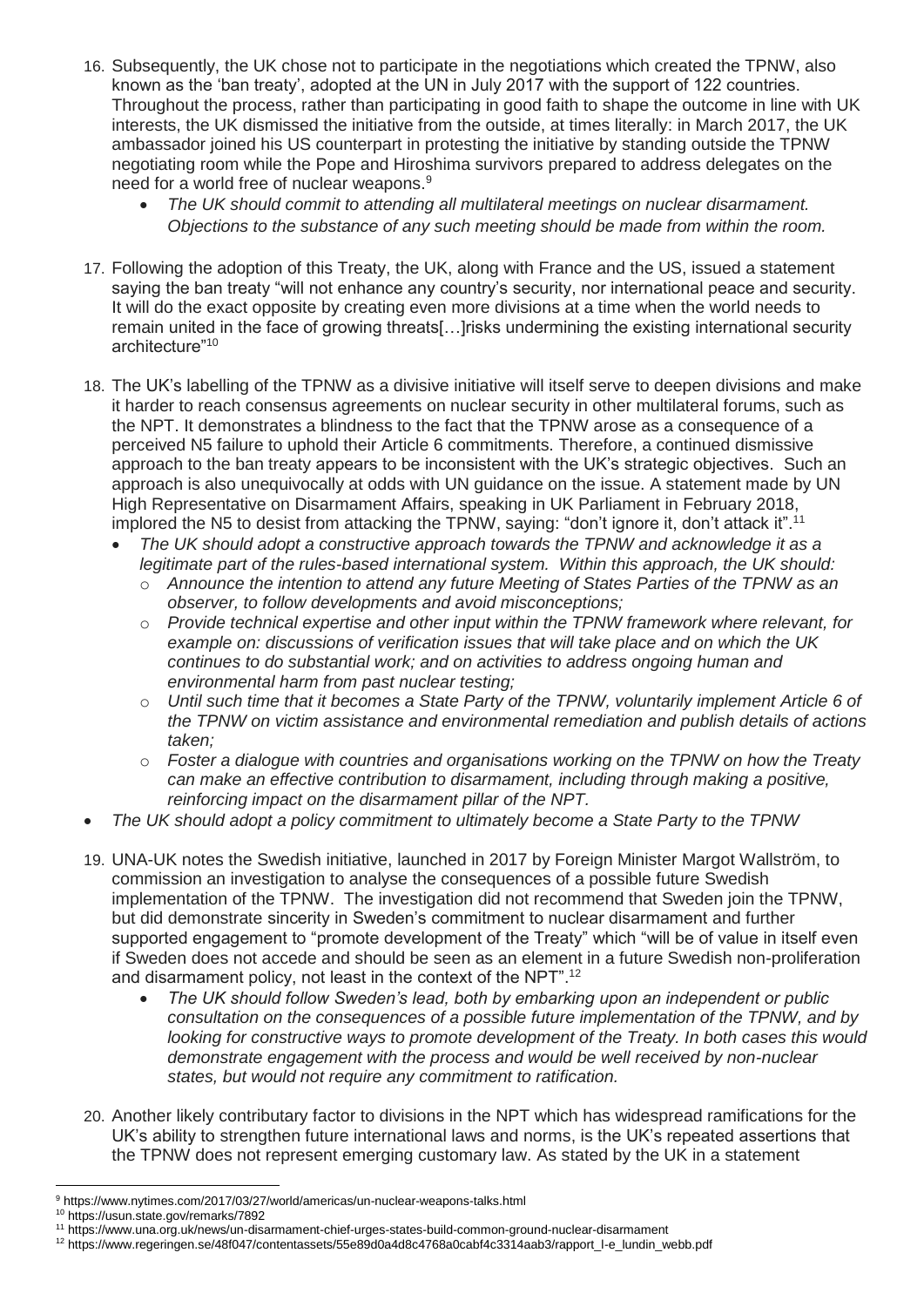following the conclusion of TPNW negotiations: "the UK would not accept any argument that this treaty can constitute a development of customary international law"<sup>13</sup>.

- 21. This rejection demonstrates an attitude towards customary international law which other states are likely to perceive as arrogant and is therefore likely to further erode trust between nuclear and nonnuclear states. Customary international law is defined by the statute of the International Court of Justice as "evidence of a general practice accepted as law".<sup>14</sup> It evolves through 'state practice' – the widespread repetition of acts, or declaration of the legality of acts, by a significant number of states and the absence of their rejection by a significant number of states. States therefore establish and modify customary international law through collective declaration and action. For these reasons, the UK is ill advised to unilaterally (or with the support of merely a small group of states) declare that the action of the significant number of 122 member states in negotiating the TPNW does not constitute customary international law. This problematic statement is thrown into even sharper relief by the fact that in another context, that of the development of a norm regarding the use of military force for purposes of humanitarian intervention, the United Kingdom has been making the case that the actions of a mere three states (the US, UK and France) constitute a new element of customary international law.<sup>15</sup>
	- *The UK should ensure that its communications accurately reflect the reality that customary international law is formed and modified through the actions and declarations of a significant number of states, and that as such the role the United Kingdom can play in its development*  is that of one voice among equals. The UK should refrain from unilaterally, or with minimal *support, declaring that the TPNW does not constitute customary international law, and should ensure and demonstrate the support of a significant number of states for statements it makes on matters of customary international law.*
- 22. UNA-UK is concerned by the UK's interpretation of the relative importance of the three pillars of the NPT. In her oral evidence to this inquiry, the Acting Director for Defence and International Security at the Foreign and Commonwealth Office said "On the equivalence between the pillars, the Non-Proliferation Treaty, by its title, was originally a non-proliferation treaty. The idea is that there are other pillars. They are part of the bargain, but the original concept of the treaty is one of nonproliferation."
- 23. UK expressions downplaying the disarmament pillar of the NPT devalue the Article 6 bargain at the heart of the NPT and are likely to increase divisions between the N5 and non-nuclear weapons states. In turn, this contributes to a deterioration in the health of the NPT. Contesting the coequality of the pillars of the NPT is factually incorrect – all articles of the treaty are equally legally binding. Such statements are irreconcilable with UN guidance on the matter: the Secretary-General stated in 2018 "Non-proliferation and disarmament are two sides of the same coin. Together, they constitute a reciprocal legal arrangement between the nuclear and non-nuclear states. Reversal on one side will lead to reversal on the other."<sup>16</sup>
	- *The UK should desist from statements which may be perceived to devalue or contest the equal standing of any pillar or Article of the NPT, and, at an early opportunity, reaffirm the co-equality of the three pillars of the NPT*

# **The role of the UK**

 $\overline{a}$ 

24. Since modest stockpile reductions announced in 2010, the UK has done little (beyond work on verification) to demonstrate its commitment to nuclear disarmament obligations under Article 6 of the NPT. Notwithstanding the decision supported by parliament to renew the UK's Trident nuclear weapons system, there are multiple unilateral steps the UK should consider which are compatible with the manifesto commitments of all major UK parties and which would help restore faith in the bargain at the heart of the NPT.

[http://data.parliament.uk/writtenevidence/committeeevidence.svc/evidencedocument/foreign-affairs-committee/responsibility-to-protect-rtp-and](http://data.parliament.uk/writtenevidence/committeeevidence.svc/evidencedocument/foreign-affairs-committee/responsibility-to-protect-rtp-and-humanitarian-intervention/written/82717.pdf)[humanitarian-intervention/written/82717.pdf](http://data.parliament.uk/writtenevidence/committeeevidence.svc/evidencedocument/foreign-affairs-committee/responsibility-to-protect-rtp-and-humanitarian-intervention/written/82717.pdf) (paragraphs 33-39)

<sup>13</sup> https://www.gov.uk/government/news/uk-statement-on-treaty-prohibiting-nuclear-weapons

<sup>14</sup> Article 38(b) https://treaties.un.org/doc/source/docs/charter-all-lang.pdf#page=23

<sup>&</sup>lt;sup>15</sup> We discuss this in of our evidence to the Foreign Affairs Committee on the Responsibility to Protect

<sup>16</sup> https://www.una.org.uk/news/our-world-going-backwards-secretary-general-announces-agenda-disarmament-against-troubling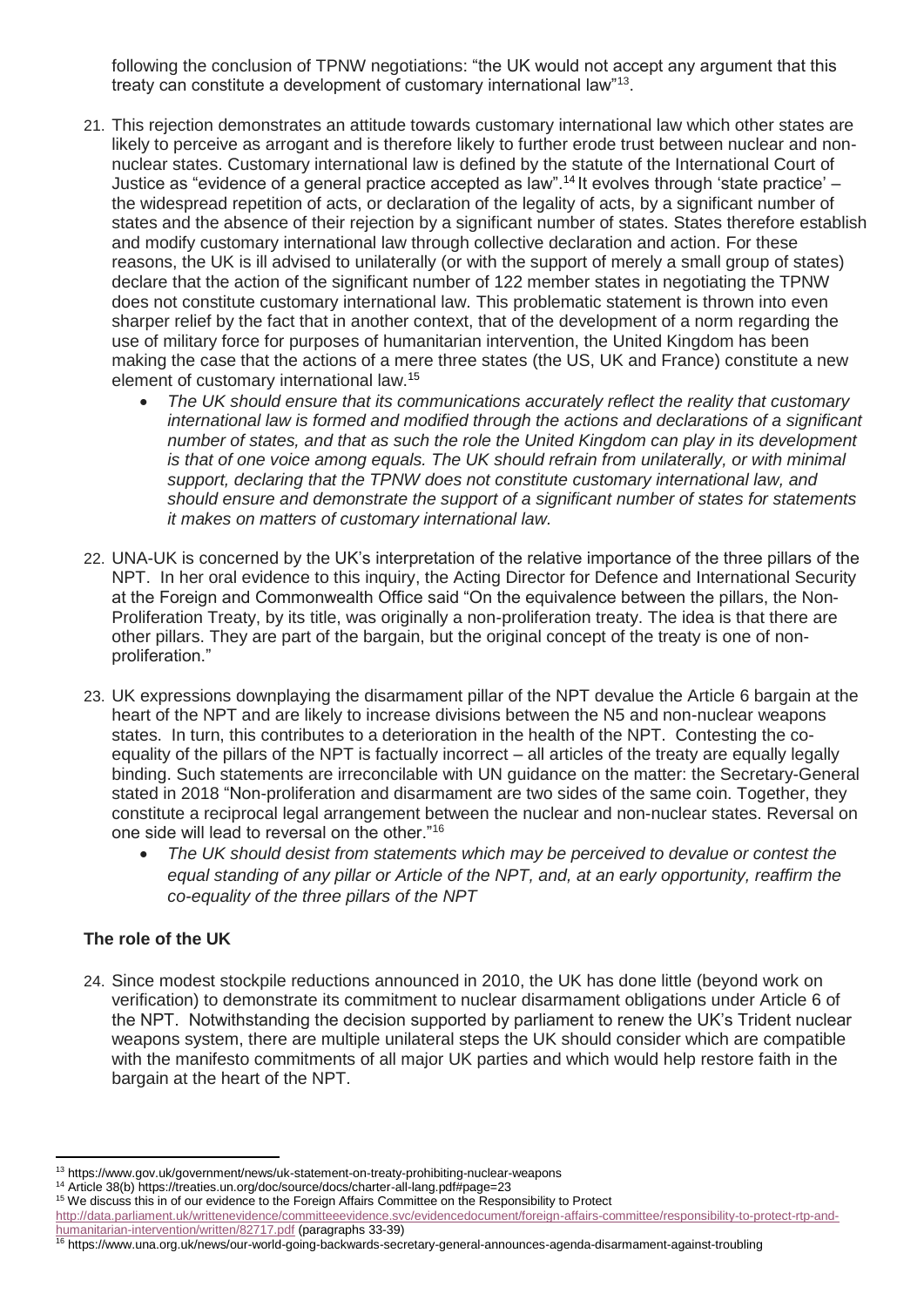- *The UK should make concrete progress on its Article 6 NPT commitment to by taking unilateral steps to disarm including the following which compatible with the manifesto commitments of all major UK political parties, inter alia:*
	- o *Explore further reductions in overall numbers of nuclear warheads;*
	- o *Adopt unambiguous polity of no first use;*
	- o *Strengthen negative security assurances to states without nuclear weapons;*
	- o *Plan for a denuclearised UK security policy by instructing the MOD to make alternative security arrangements that would allow the UK at some point in the future to transition to a nuclear-free national security strategy.*
- *The UK should respond positively and promptly to the UN High Representative for Disarmament Affairs initiative to include a ministerial segment at the UN2020 conference*
- *The UK Government should have a meaningful public consultation on the UK's next National Security Strategy, including on the underlying assumptions upon which the UK bases its requirement for a nuclear strike capability*
- Parliament, including its committees, should provide support and scrutiny on the development of *government policy in this area, and work to make the UK public more aware of the UK's commitments*

### **The P5 / N5**

- 25. The UK's communications and absence from certain discussions on multilateral disarmament over many years exacerbates pre-existing tensions with regards to the bargain at the heart of the NPT. Without disarmament the NPT becomes merely an instrument for cementing the nuclear status quo. This places the N5 in a position of historical privilege no longer reflective of global power dynamics, and denies emerging powers – many of them former colonies – the chances made available to the powers of yesteryear – many of them former empires. It thereby suggests that it is not nuclear weapons themselves that pose a risk, but merely those weapons being controlled due to mechanisms other than historical privilege. This attitude isn't just dangerous but is very unpopular internationally and does considerable damage to the UK's political capital.
	- *The UK should improve relations with non-nuclear states by ensuring that its communication around proliferation makes clear that the existence of nuclear weapons of any form, and owned by any state, poses a global catastrophic risk to mankind. It should recognise the historical privilege that caused it to become a nuclear state, and that with this privilege comes the responsibility to take steps towards disarmament, without which it is neither reasonable nor realistic to expect emerging powers to refrain from proliferation*
- 26. UNA-UK uses the term "N5" not "P5" to describe the five recognised nuclear states under the NPT to avoid any misinterpretation that there is link between the privileges or responsibilities bestowed upon the five permanent members of the UN Security Council under the UN Charter and the ownership of nuclear weapons. One is not dependent on the other and it is important that nuclear weapons are not presumed to be in any way legitimised by or a requirement to perform the duties of a P5 member.

#### **Recommendations**

**The Committee should call on the UK to publish (in unclassified format as appropriate) all research conducted by the UK on the humanitarian and environmental consequences of a nuclear detonation**  (Paragraph 15)

**The UK should commit to attending all multilateral meetings on nuclear disarmament. Objections to the substance of any such meeting should be made from within the room** (Paragraph 16)

**The UK should adopt a constructive approach towards the TPNW and acknowledge it as a legitimate part of the rules-based international system. Within this approach, the UK should:**

> o **Announce the intention to attend any future Meeting of States Parties of the TPNW as an observer, to follow developments and avoid misconceptions;**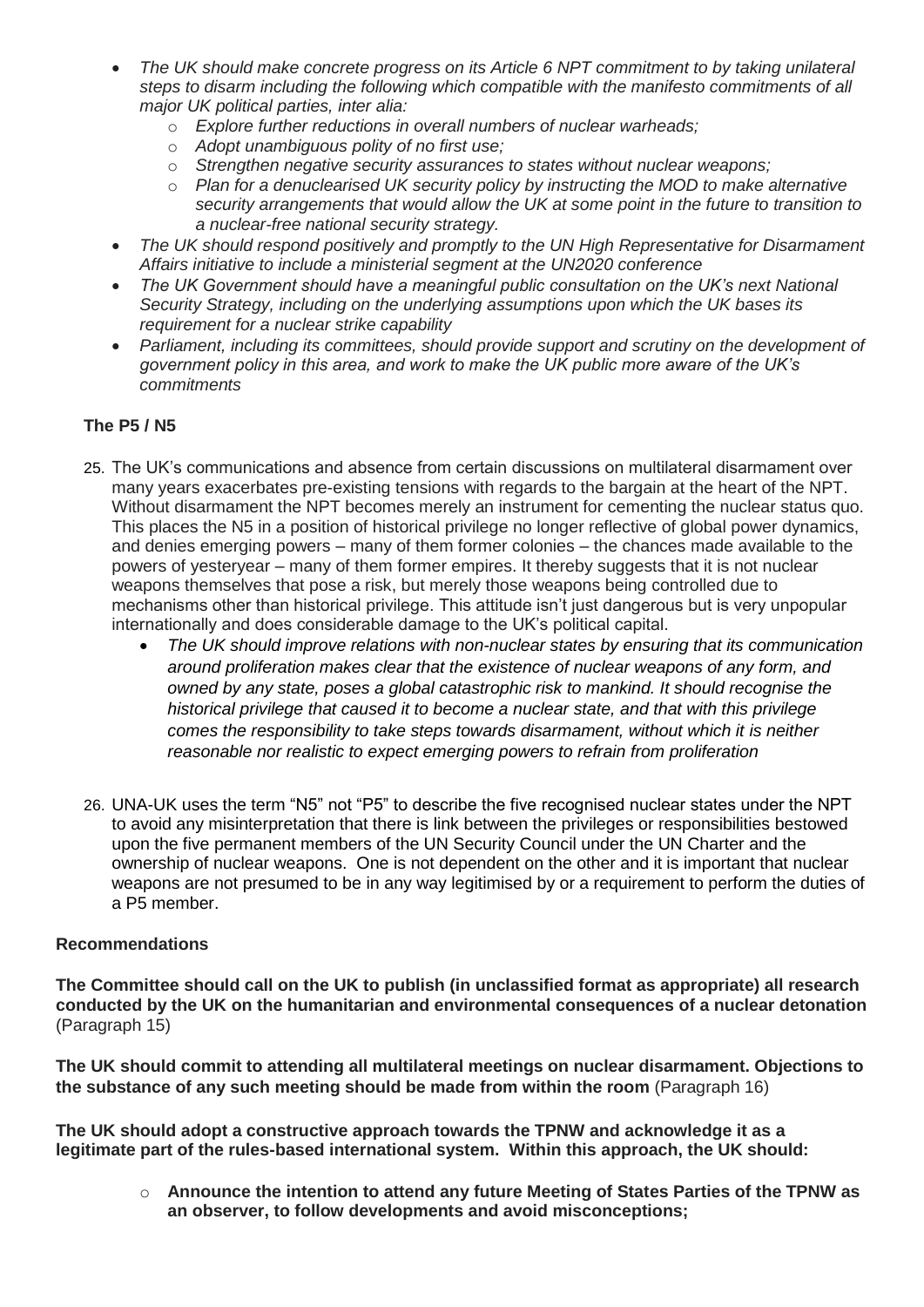- o **Provide technical expertise and other input within the TPNW framework where relevant, for example on: discussions of verification issues that will take place and on which the UK continues to do substantial work; and on activities to address ongoing human and environmental harm from past nuclear testing;**
- o **Until such time that it becomes a State Party of the TPNW, voluntarily implement Article 6 of the TPNW on victim assistance and environmental remediation and publish details of actions taken;**
- o **Foster a dialogue with countries and organisations working on the TPNW on how the Treaty can make an effective contribution to disarmament, including through making a positive, reinforcing impact on the disarmament pillar of the NPT.** (Paragraph 18)

**The UK should adopt a policy commitment to ultimately become a State Party to the TPNW** (Paragraph 18)

**The UK should follow Sweden's lead, both by embarking upon an independent or public consultation on the consequences of a possible future implementation of the TPNW, and by looking for constructive ways to promote development of the Treaty. In both cases this would demonstrate engagement with the process and would be well received by non-nuclear states, but would not require any commitment to ratification** (Paragraph 19)

**The UK should ensure that its communications accurately reflect the reality that customary international law is formed and modified through the actions and declarations of a significant number of states, and that as such the role the United Kingdom can play in its development is that of one voice among equals. The UK should refrain from unilaterally, or with minimal support, declaring that the TPNW does not constitute customary international law, and should ensure and demonstrate the support of a significant number of states for statements it makes on matters of customary international law** (Paragraph 21)

**UK should desist from statements which may be perceived to devalue or contest the equal standing of any pillar or Article of the NPT, and, at an early opportunity, reaffirm the co-equality of the three pillars of the NPT** (Paragraph 23)

**The UK should make concrete progress on its Article 6 NPT commitment to by taking unilateral steps to disarm including the following which compatible with the manifesto commitments of all major UK political parties, inter alia:**

- o **Explore further reductions in overall numbers of nuclear warheads;**
- o **Adopt unambiguous polity of no first use;**
- o **Strengthen negative security assurances to states without nuclear weapons;**
- o **Plan for a denuclearised UK security policy by instructing the MOD to make alternative security arrangements that would allow the UK at some point in the future to transition to a nuclear-free national security strategy.** (Paragraph 24)

**The UK should respond positively and promptly to the UN High Representative for Disarmament Affairs initiative to include a ministerial segment at the UN2020 conference** (Paragraph 24)

**The UK Government should have a meaningful public consultation on the UK's next National Security Strategy, including on the underlying assumptions upon which the UK bases its requirement for a nuclear strike capability** (Paragraph 24)

**Parliament, including its committees, should provide support and scrutiny on the development of government policy in this area, and work to make the UK public more aware of the UK's commitments** (Paragraph 24)

**The UK should improve relations with non-nuclear states by ensuring that its communication around proliferation makes clear that the existence of nuclear weapons of any form, and owned by any state, poses a global catastrophic risk to mankind. It should recognise the historical privilege that caused it to become a nuclear state, and that with this privilege comes the responsibility to**